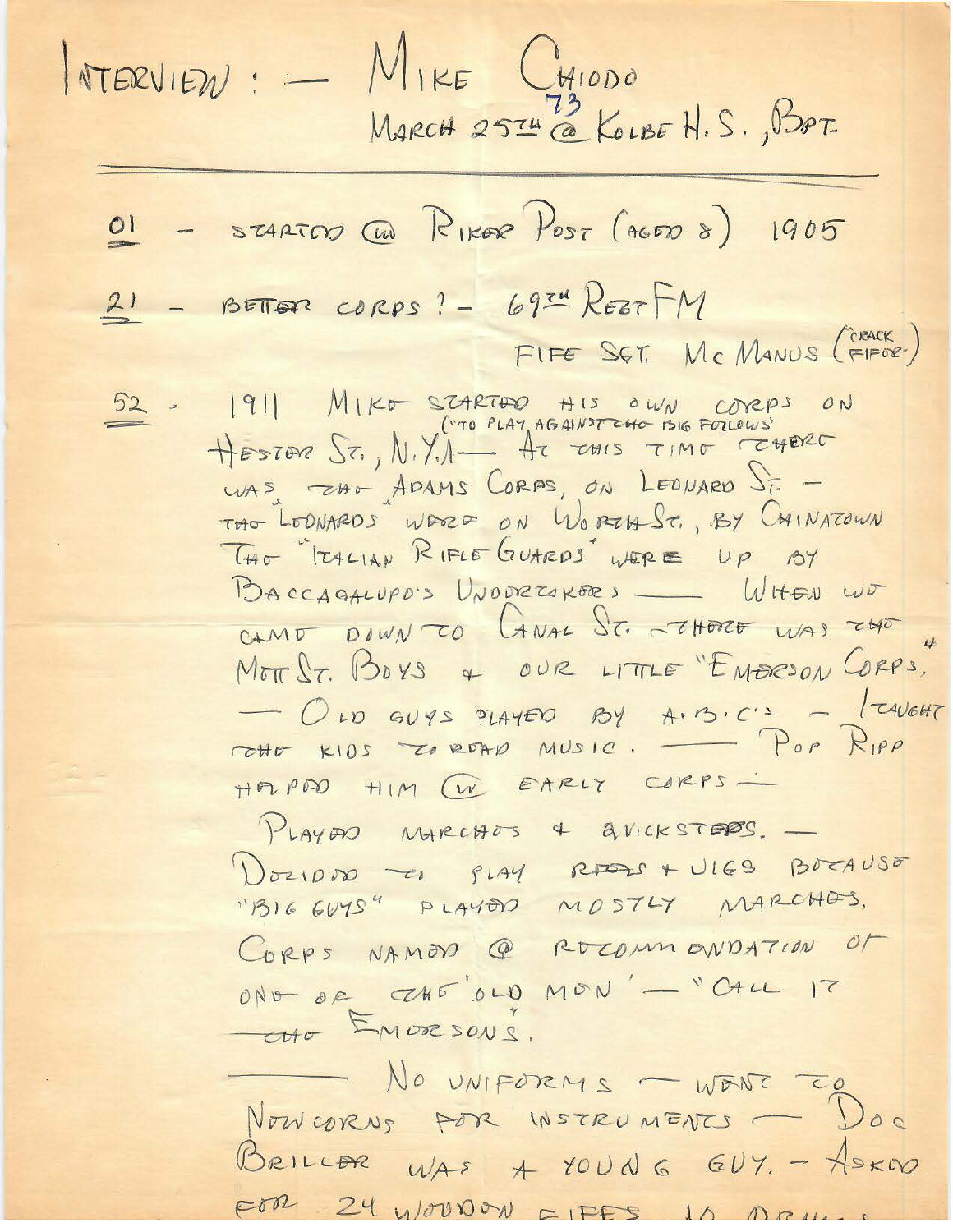2 BASS, 2 PR. OF CYMBALS & 12 BUGLES. TOLD THM THOY'D PAY SO MUCH DACH WEEK. DIDN'T KNOW THAT HIS GRAND-FATHOR HAD ALROADY GUARANTARD THO POAL - SOLD BRASS, COPPUR, ZINC OTC. (SOMETIMOS SOLING SAME ITEMS TWICE | - HAD BOD BILL PD. FOR IN 5 MONTHS. DOLD PAPTER TO PUSH CART PDDDLARS 4 IP GUY DIDN'T WANT TO BUY NO KVOCKED HIS PUSH CART OVER ON SATURDAYS WE CHARGD DACH PVSH-CART PDDVAR A GUARTOR A PIECE "TRIBUTE" 1er Concess IN JORSEY (CIRCA) HAN HARD ABOUT X-5TH & BLACK PRINCE, FATERED ODRPS IN SR. CLASS BY MISTAKE. CHOY PLAYOD SAME CORPS AS UFWERE GOING TO PLAY COL. GAYLE. - UACK ECRERSON ONO OF DRUM UND GES A.H. WOODS OF CONN, - WHO WROTE ILL, MARCH- WAS CHO FIFE JUDGE 4 MAU. MARTIN WAS BUGIE WOGE - DRUM SGT. VINNY SMITH (FINEST DRUMMOR EVDR SAW - ANIM ANISE TO

 $126$ 

138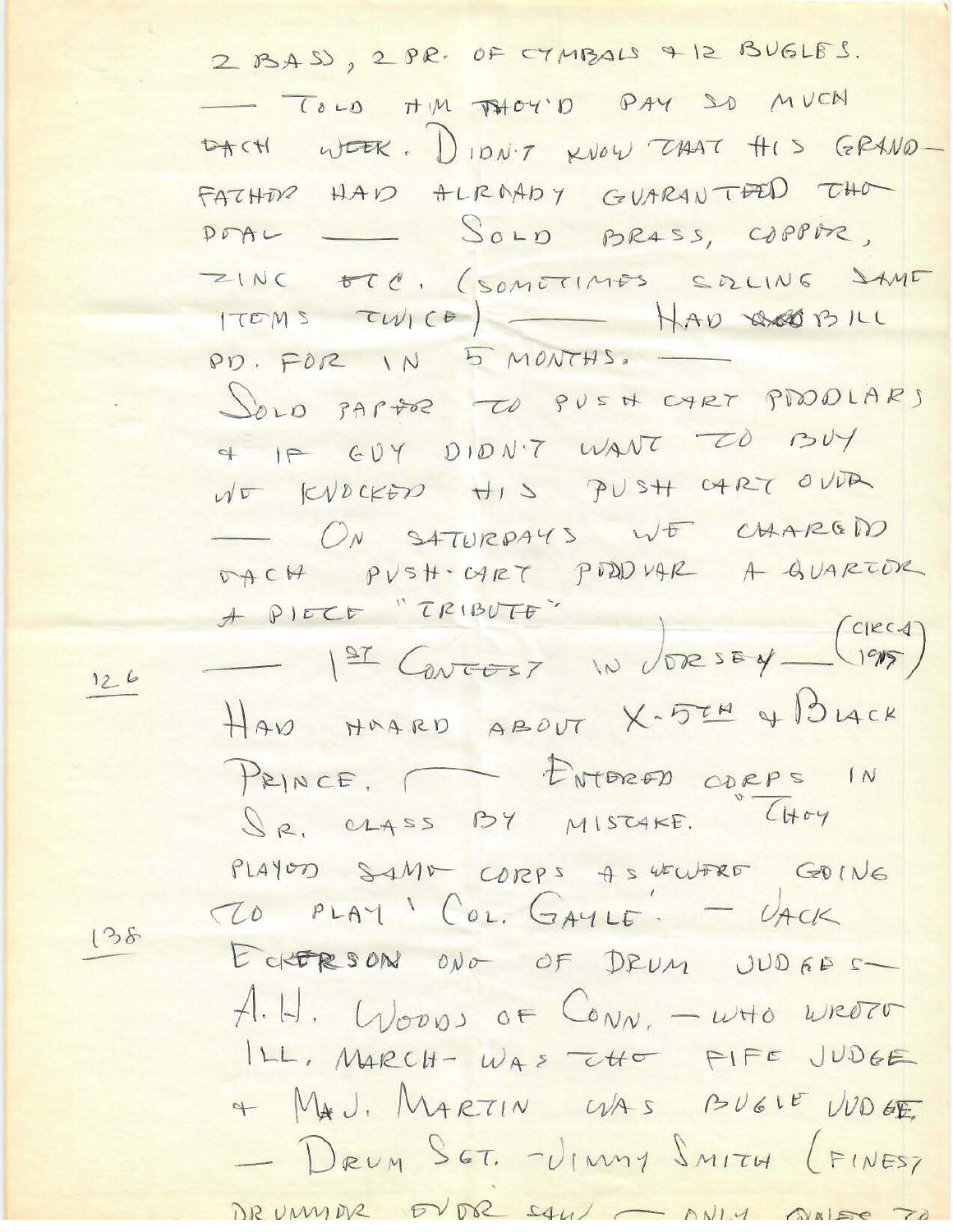COMPART WOULD BE GEORIPP- ERIC PERRILOUX & KONNY LEMLEY) -- HO 1410 "LONNY, HOW DID YA' DD IT  $W17H$  A BUNCH OF KIDS? - YOU'RM GONNA HAVE A BADR WITH ME  $HAD = CD$  ASK MY  $PDP = -OK$ , BUT ONLY ONE.

172 FROM THEN UNTIL NOW - CHE DRUM CORPS OF TODAY ARD FAR BOTTOM TODAN ANY OF CHO OLD DRUM CORPS - 5/002 CHOUGHT OF BEING. [HEY PLAY A BETTER BRAND OF MUSIC 4 -CHE FIFERS CODAY ARE SO FAR ADVANCOP OVER ALOT OF US EAAT IT ISN'T EVEN FUNNY, - livE SEEN A LOT 190 OF YOUNG KIDS COOSY CHAT WOULD'VE TAKEN VS OVDR -CHO HURDLE & MADE US LUMP IT AND LIKE 17.

> FATHER & GRANPOR PLAYOR IN DRUM CORPS GRANDPOP CAME FROM PALY 4 HO PLAYER IN ONE OF THUST ITALIAN OPORA BANDS THAT TLAYED IN TALIAN FESTIVALS - Pop was with our RIKAR Post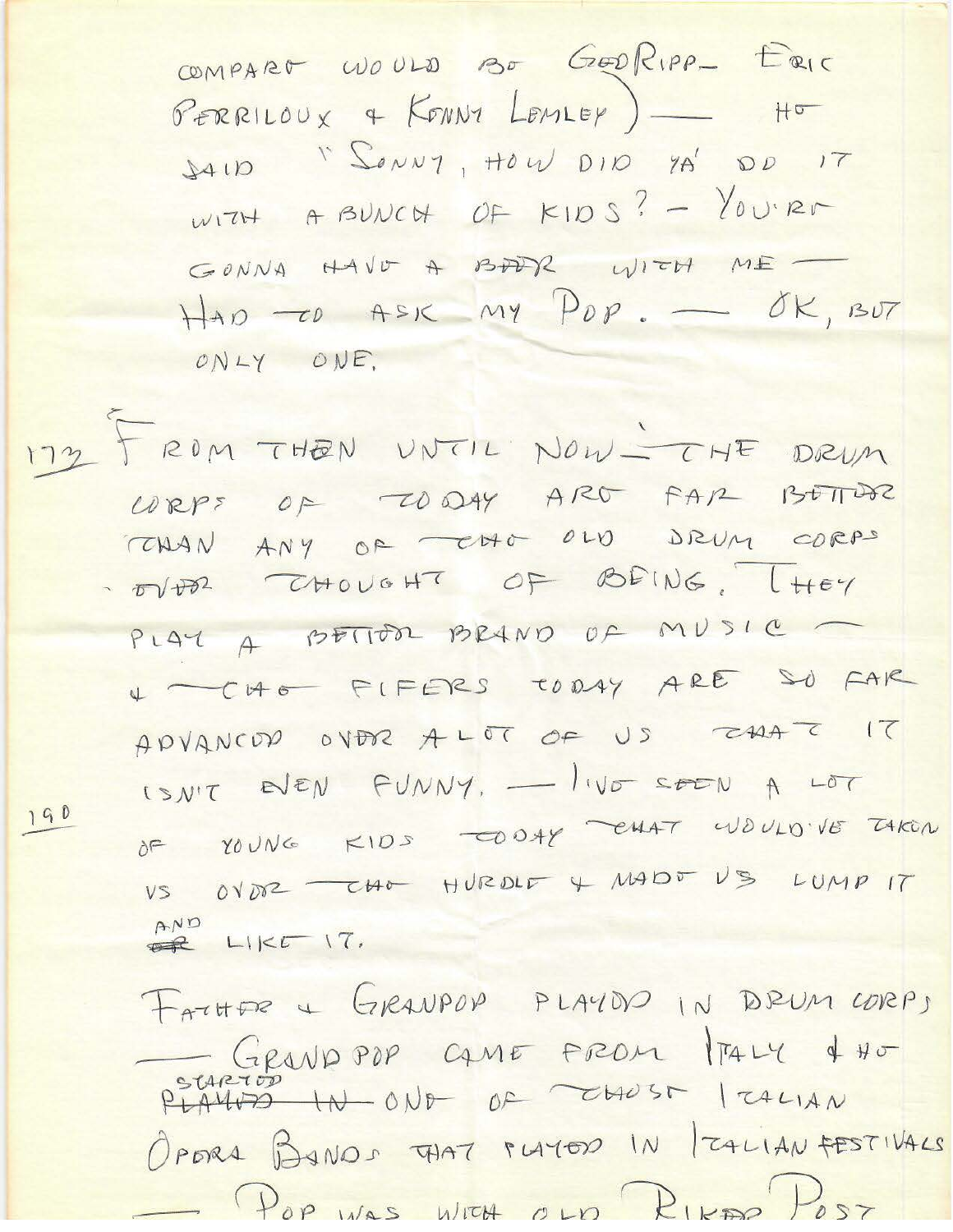WANTED TO GO WITH KIRK & WONT OUT WITH FR. DUFFY CHAPTOR - PLAYOD UNTIL.86-87 FAMILY MOVED TO JERSEY IN 1911 - MARIO ano To JERSOY IN 1916 WHON "GRANDPOR DIED. C

 $217$ 

 $2D7$ 

IN ALL THE YEARS I'VE BEEN IN DRUM CORPS, IVE ENJOYED EVERY BIT OF IT, IVENEVER REGRETION IT. I'VE HAD A LOT OF PEDPLE TRY TO TAKE A JOB AWAWY - + I KNOW A LOT OF GUYS IN N.Y. DIDN'T LIKE ME BECAUSE THEY THOUGHT WAS A WISE GUY - UNTIL - CHOY FOUND 207 LATOR THAT I WASNY A WISE GUY, I WAS JUST LIKE  $BUBRYBDDY ELSE, LDVED FIFING-$ - I HAPDA SWITCH WHEN I CUT THESE FINGERS - 1 HAD TO GIVE UP DRUMMIN' ON ACCOUNT OF THAT. I'M ONE OF THE FEW GUYS THAT COULD HONESTLY 244 TUAT | HELD BURNS MOORE TO A TIE, 4 GOT ALL - 240 REZAMA DALAT